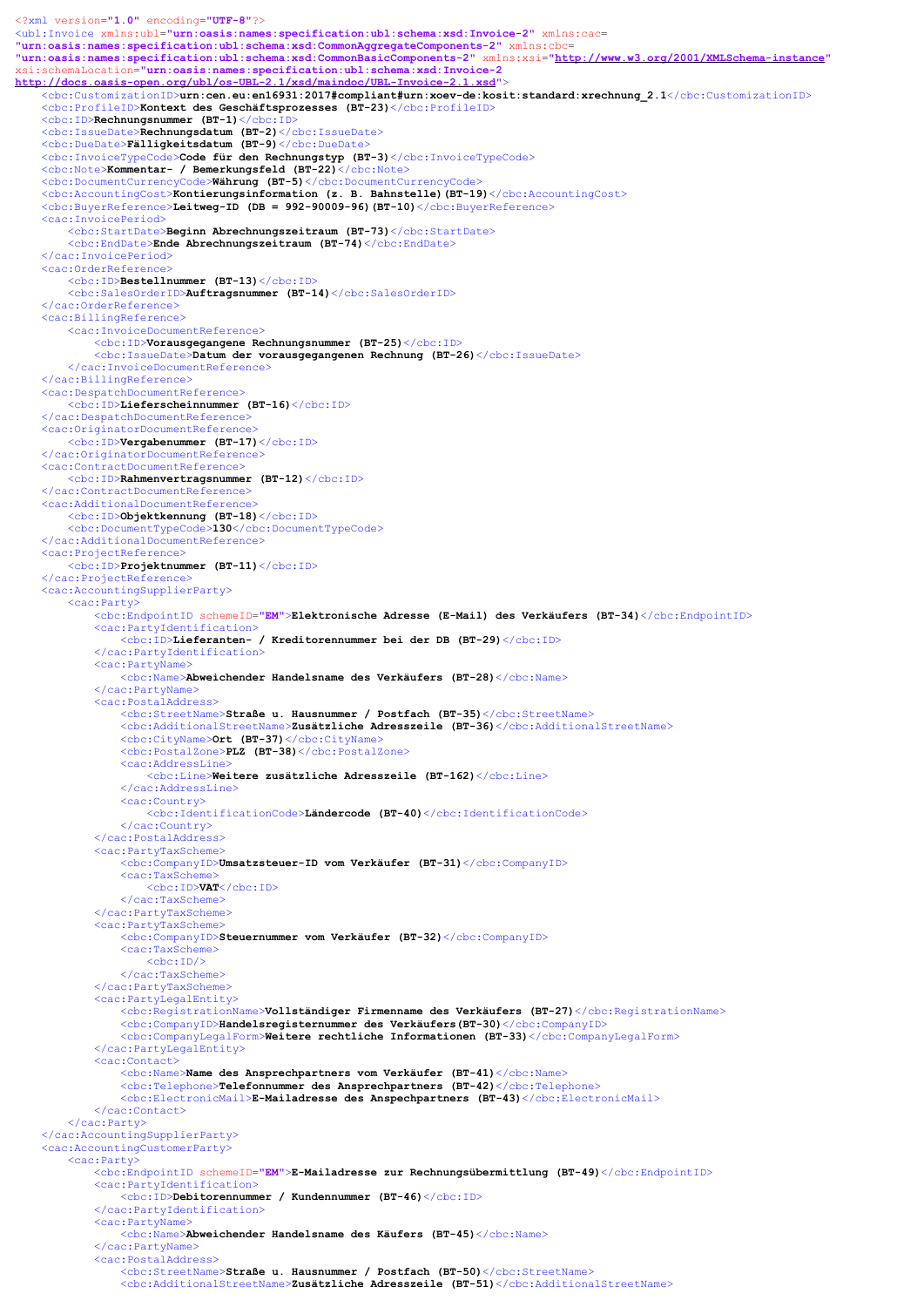```
<cbc:CityName>Ort (BT-52)</cbc:CityName>
            <cbc:PostalZone>PLZ (BT-53)</cbc:PostalZone>
            <cac:AddressLine>
                <cbc:Line>Weitere zusätzliche Adresszeile (BT-163)</cbc:Line>
            </cac:AddressLine>
            <cac:Country>
                <cbc:IdentificationCode>Ländercode (BT-55)</cbc:IdentificationCode>
            </cac:Country>
        </cac:PostalAddress>
        <cac:PartyTaxScheme>
            <cbc:CompanyID>Umsatzsteuer-ID des Käufers (BT-48)</cbc:CompanyID>
            <cac:TaxScheme>
                <cbc:ID>VAT</cbc:ID>
            </cac:TaxScheme>
        </cac:PartyTaxScheme>
        <cac:PartyLegalEntity>
            <cbc:RegistrationName>Vollständiger Firmenname des Rechnungsempfängers (BT-44)</cbc:RegistrationName>
            <cbc:CompanyID>Handelsregisternummer des Käufers (BT-47)</cbc:CompanyID>
        </cac:PartyLegalEntity>
        <cac:Contact>
            <cbc:Name>Name des Auftraggebers / Anforderers (BT-56)</cbc:Name>
            <cbc:Telephone>Telefonnummer des Auftraggebers / Anforderers (BT-57)</cbc:Telephone>
            <cbc:ElectronicMail>E-Mailadresse des Auftraggebers / Anforderers (BT-58)</cbc:ElectronicMail>
        </cac:Contact>
    </cac:Party>
</cac:AccountingCustomerParty>
<cac:PayeeParty>
    <cac:PartyIdentification>
        <cbc:ID>IBAN des abweichenden Zahlungsempfängers (BT-60)</cbc:ID>
    </cac:PartyIdentification>
    <cac:PartyName>
        <cbc:Name>Name des abweichenden Zahlungsempfängers (BT-59)</cbc:Name>
    </cac:PartyName>
    <cac:PartyLegalEntity>
        <cbc:CompanyID>Handelsregisternr. des abweichenden Zahlungsempfängers (BT-61)</cbc:CompanyID>
    </cac:PartyLegalEntity>
</cac:PayeeParty>
<cac:TaxRepresentativeParty>
    <cac:PartyName>
        <cbc:Name>Vollständiger Name des steuerlichen Vertreters des Verkäufers (BT-62)</cbc:Name>
    </cac:PartyName>
    <cac:PostalAddress>
        <cbc:StreetName>Straße u. Hausnummer / Postfach (BT-64)</cbc:StreetName>
        <cbc:AdditionalStreetName>Zusätzliche Adresszeile (BT-65)</cbc:AdditionalStreetName>
        <cbc:CityName>Ort (BT-66)</cbc:CityName>
        <cbc:PostalZone>PLZ (BT-67)</cbc:PostalZone>
        <cac:AddressLine>
            <cbc:Line>Weitere zusätzliche Adresszeile (BT-164)</cbc:Line>
        </cac:AddressLine>
        <cac:Country>
            <cbc:IdentificationCode>Ländercode (BT-69)</cbc:IdentificationCode>
        </cac:Country>
    </cac:PostalAddress>
    <cac:PartyTaxScheme>
        <cbc:CompanyID>Umsatzsteuer-ID des steuerlichen Vertreters (BT-63)</cbc:CompanyID>
        <cac:TaxScheme>
            <cbc:ID>VAT</cbc:ID>
        </cac:TaxScheme>
    </cac:PartyTaxScheme>
</cac:TaxRepresentativeParty>
<cac:Delivery>
    <cbc:ActualDeliveryDate>Lieferdatum (BT-72)</cbc:ActualDeliveryDate>
    <cac:DeliveryLocation>
        <cbc:ID>Kennung des Lieferorts (BT-71)</cbc:ID>
        <cac:Address>
            <cbc:StreetName>Straße u. Hausnummer / Postfach (BT-75)</cbc:StreetName>
            <cbc:AdditionalStreetName>Zusätzliche Adresszeile (BT-76)</cbc:AdditionalStreetName>
            <cbc:CityName>Ort (BT-77)</cbc:CityName>
            <cbc:PostalZone>PLZ (BT-78)</cbc:PostalZone>
            <cac:AddressLine>
                <cbc:Line>Weitere zusätzliche Adresszeile (BT-165)</cbc:Line>
            </cac:AddressLine>
            <cac:Country>
                <cbc:IdentificationCode>Ländercode (BT-80)</cbc:IdentificationCode>
            </cac:Country>
        </cac:Address>
    </cac:DeliveryLocation>
    <cac:DeliveryParty>
         <cac:PartyName>
            <cbc:Name>Vollständiger Firmenname des Waren- bzw. Leistungsempfängers (BT-70)</cbc:Name>
        </cac:PartyName>
    </cac:DeliveryParty>
</cac:Delivery>
<cac:PaymentMeans>
    <cbc:PaymentMeansCode>Code für den Zahlweg (BT-81)</cbc:PaymentMeansCode>
    <cbc:InstructionNote>Zahlweg zusätzlich als Textangabe (BT-82)</cbc:InstructionNote>
    <cbc:PaymentID>Verwendungszweck (BT-83)</cbc:PaymentID>
    <cac:PayeeFinancialAccount>
        <cbc:ID>IBAN (BT-84)</cbc:ID>
        <cbc:Name>Vollständiger Firmenname des Kontoinhabers (BT-85)</cbc:Name>
        <cac:FinancialInstitutionBranch>
            \langlecbc:ID>BIC / SWIFT (BT-86)\langle/cbc:ID>
        </cac:FinancialInstitutionBranch>
    </cac:PayeeFinancialAccount>
</cac:PaymentMeans>
<cac:PaymentTerms>
    <cbc:Note>
Zahlungsbedingung (BT-20) 
z. B.:
#SKONTO#TAGE=21#PROZENT=3.00#
#SKONTO#TAGE=30#PROZENT=0.00#
  </cbc:Note>
</cac:PaymentTerms>
```